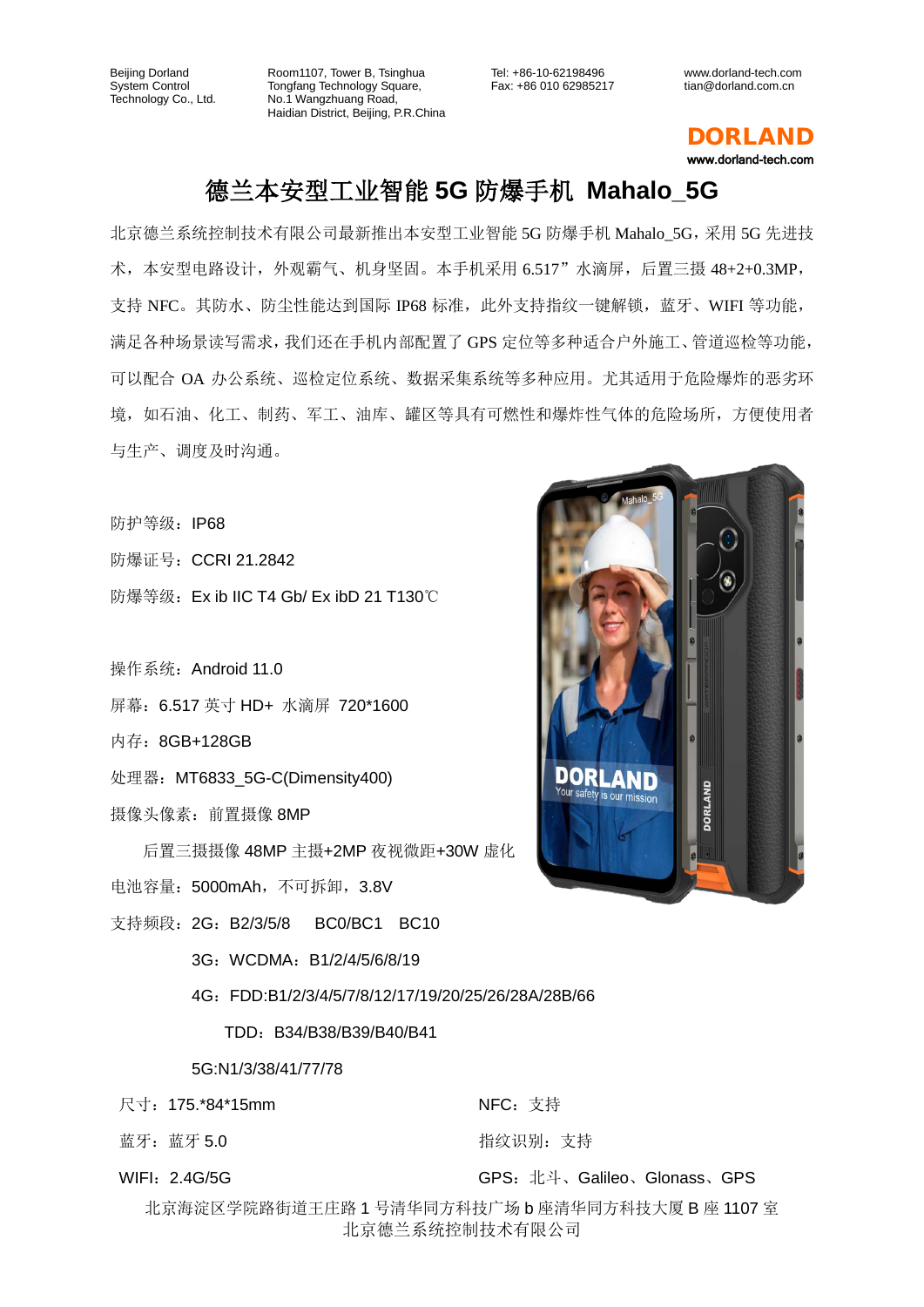Room1107, Tower B, Tsinghua Tongfang Technology Square, No.1 Wangzhuang Road, Haidian District, Beijing, P.R.China Tel: +86-10-62198496 Fax: +86 010 62985217 www.dorland-tech.com tian@dorland.com.cn



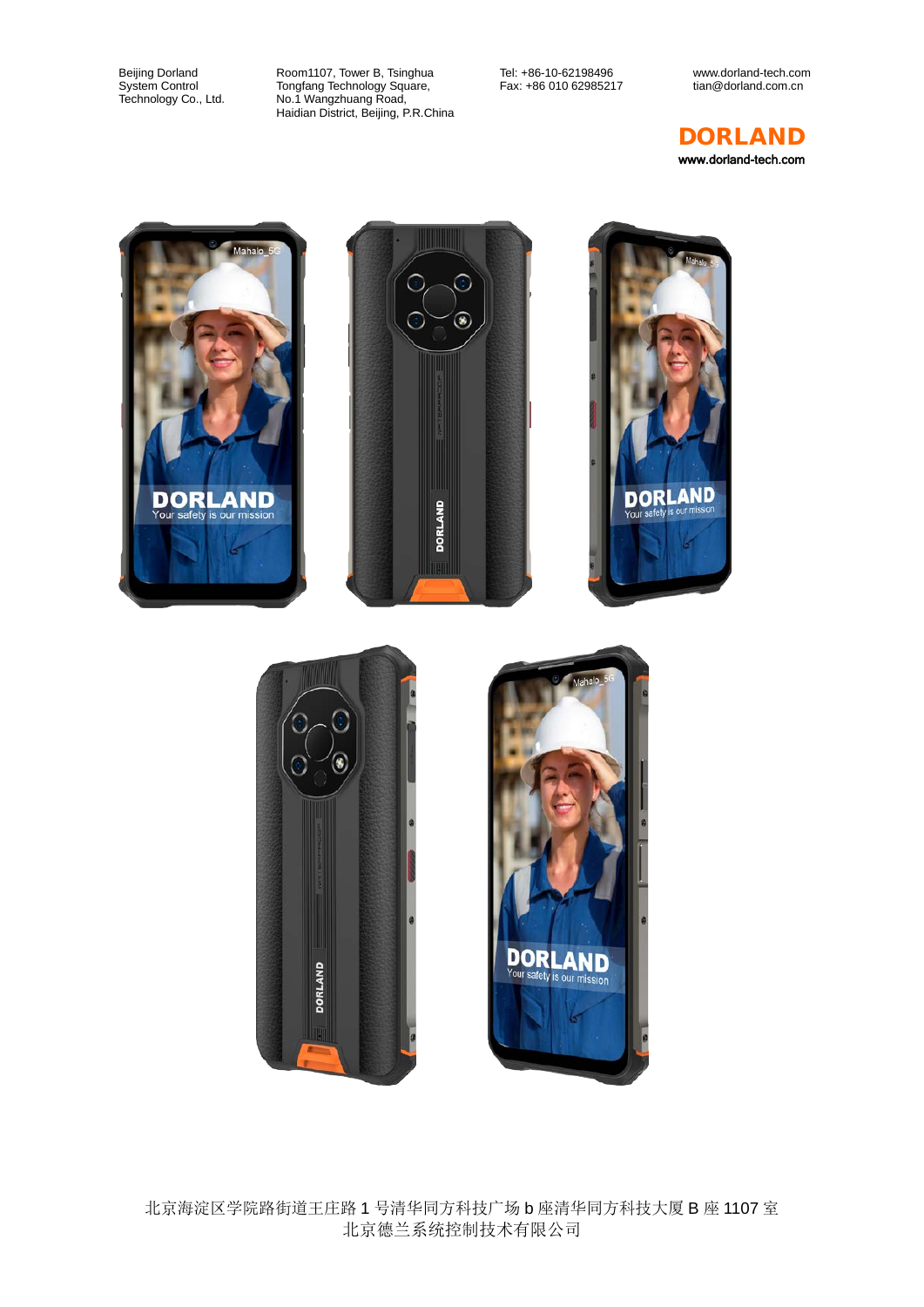Room1107, Tower B, Tsinghua Tongfang Technology Square, No.1 Wangzhuang Road, Haidian District, Beijing, P.R.China Tel: +86-10-62198496 Fax: +86 010 62985217

www.dorland-tech.com tian@dorland.com.cn



|            | 证书参数                     | 描述                                                                              | 备注                            |
|------------|--------------------------|---------------------------------------------------------------------------------|-------------------------------|
| 证书<br>参数   | 防爆标志                     | Ex ib IIC T4 Gb $/$ Ex ibD 21 T130°C                                            |                               |
|            | 防爆证号                     | CCRI 21.2842                                                                    |                               |
|            | 防护等级                     | <b>IP68</b>                                                                     |                               |
|            | 产品概览                     | 描述                                                                              | 备注                            |
|            | 操作系统                     | Android 11.0                                                                    |                               |
| 尺寸         | $L \times W \times T$ mm | 175.*84*15mm                                                                    |                               |
| <b>CPU</b> | 芯片                       | MT6833_5G-C(天玑 400)                                                             |                               |
| 内存         | 内存                       | 8GB (RAM) +128GB (ROM)                                                          |                               |
|            | 类型                       | UMCP (UFS+LPDDR4X)                                                              |                               |
| 屏幕         | 尺寸/类型/亮度                 | 6.517, INCELL HD+720 (RGB) $\times$ 1600.350nit                                 | 水滴屏、BOE                       |
|            |                          | typictal, 300nit min                                                            |                               |
| TP         | <b>CTP</b>               | Glass cover                                                                     | 康宁 大猩猩                        |
| 摄像         | 前置                       | 8M FF                                                                           |                               |
| 头          | 后置                       | 48M AF+2M (微距) +0.3M (虚化)                                                       | <b>IMX582</b><br>02M2<br>032A |
|            | 喇叭                       | $\mathbf{1}$                                                                    |                               |
| 喇叭         | box                      | <b>YES</b>                                                                      |                               |
|            | 尺寸                       | 1217                                                                            |                               |
| 电池<br>容量   | 容量                       | 5000mAh                                                                         |                               |
|            | 通话时长                     | TBD                                                                             |                               |
|            | 待机时长                     | TBD                                                                             |                               |
|            | 2G                       | BCO/BC1<br>BC10<br>B2/3/5/8                                                     |                               |
|            | 3G                       | WCDMA: $B1/2/4/5/6/8/19$                                                        |                               |
| 频段         | 4G                       | FDD:B1/2/3/4/5/7/8/12/17/19/20/25/26/28A/28B/<br>66<br>TDD: B34/B38/B39/B40/B41 |                               |
|            | 5G                       | 5G:N1/3/38/41/77/78                                                             |                               |
| 功能         | <b>SIM</b>               | 双 SIM 卡                                                                         |                               |
|            | 卡槽                       | <b>YES</b>                                                                      |                               |
|            | <b>GPRS</b>              | <b>YES</b>                                                                      |                               |
|            | <b>EDGE</b>              | <b>YES</b>                                                                      |                               |
|            | Wifi                     | 2.4G/5.0G                                                                       |                               |
|            | 蓝牙                       | 5.0                                                                             |                               |
|            | <b>GPS</b>               | GPS+GLONASS+Beidou+Galileo                                                      |                               |
|            | FM                       | <b>YES</b>                                                                      |                               |
|            | G-SENSOR                 | <b>YES</b>                                                                      |                               |
|            | L-SENSOR                 | <b>YES</b>                                                                      |                               |
|            | P-SENSOR                 | <b>YES</b>                                                                      |                               |